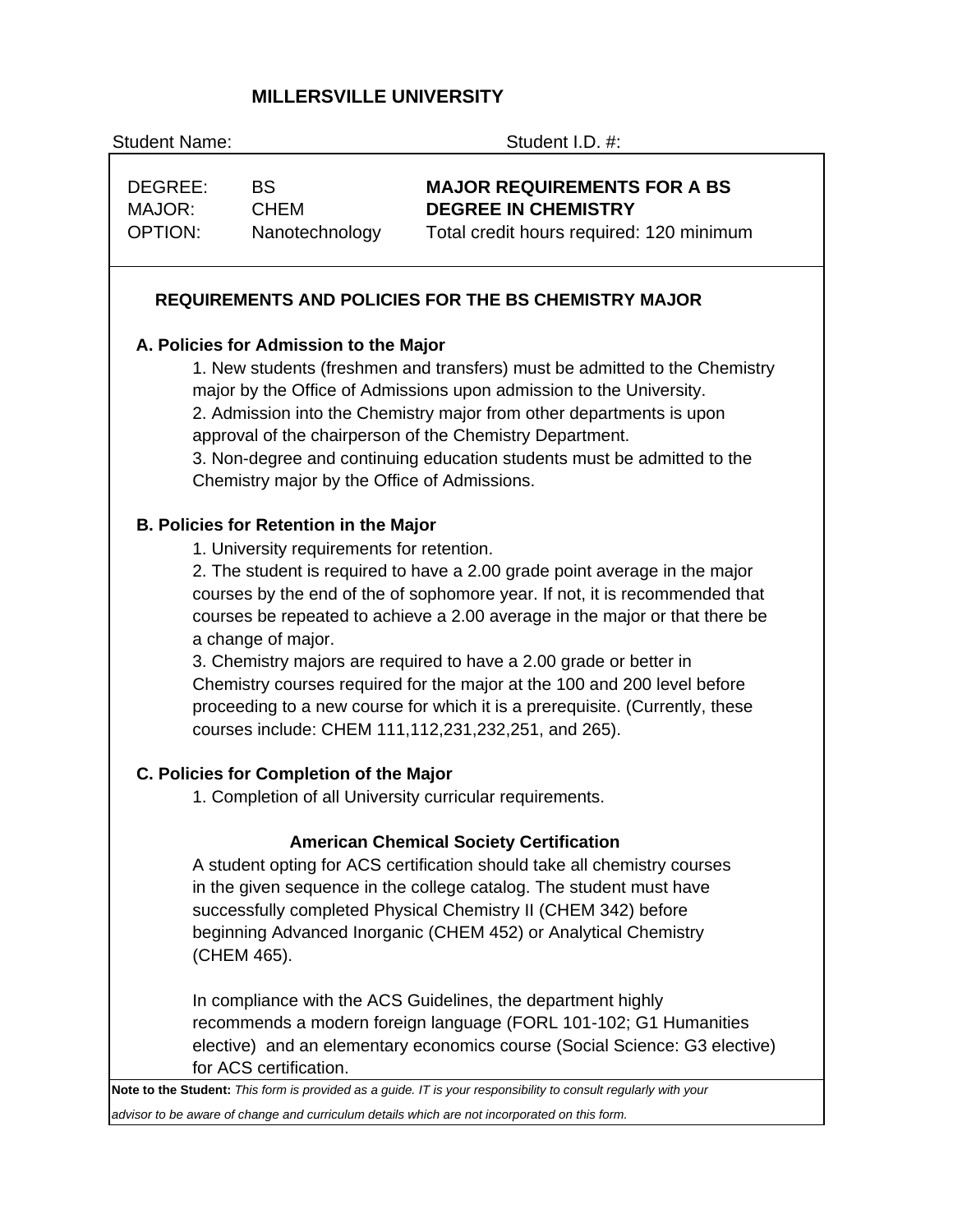## **MAJOR SEQUENCE AND DEGREE REQUIREMENTS**

Other Requirements: **40.0 Credits**

Major: **BS CHEMISTRY** When applicable, up to six of the **REQUIRED** Option: **NANOTECHNOLOGY RELATED** courses may be credited toward the Major Field Requirements: **41.0 Credits** Liberal Arts Core subject to normal distribution rules.

| Course                                                               |     | No. Short Title                                 | C.H.        | Grade | Course                                 | No. Short Title                         | C.H. Grade |  |  |
|----------------------------------------------------------------------|-----|-------------------------------------------------|-------------|-------|----------------------------------------|-----------------------------------------|------------|--|--|
| <b>REQUIRED CHEMISTRY COURSES (37.0 Credits)</b>                     |     |                                                 |             |       | <b>REQUIRED RELATED (22.0 credits)</b> |                                         |            |  |  |
|                                                                      |     |                                                 |             |       |                                        |                                         |            |  |  |
| <b>CHEM</b>                                                          |     | 111 Intro Chemistry I                           | 4.0         |       |                                        | Mathematics (12.0 credits)              |            |  |  |
| <b>CHEM</b>                                                          | 112 | Intro Chemistry II                              | 4.0         |       | <b>MATH</b>                            | 161 Calculus I                          | 4.0        |  |  |
| <b>CHEM</b>                                                          | 188 | Freshman Seminar                                | 1.0         |       | <b>MATH</b>                            | 211 Calculus II                         | 4.0        |  |  |
| <b>CHEM</b>                                                          | 231 | Organic Chem I                                  | 4.0         |       | <b>MATH</b>                            | 311 Calculus III                        | 4.0        |  |  |
| <b>CHEM</b>                                                          |     | 232 Organic Chem II                             | 4.0         |       |                                        |                                         |            |  |  |
| <b>CHEM</b>                                                          |     | 251 Inorganic Chem I                            | 3.0         |       |                                        | Physics (10.0 credits)                  |            |  |  |
| <b>CHEM</b>                                                          | 265 | <b>Quant Analysis</b>                           | 4.0         |       | <b>PHYS</b>                            | 231 Physics I with Calc                 | 5.0        |  |  |
| <b>CHEM</b>                                                          |     | 312 Chem in Nanotech                            | 3.0         |       | <b>PHYS</b>                            | 232 Physics II with Calc                | 5.0        |  |  |
| <b>CHEM</b>                                                          |     | 341 Physical Chem I                             | 4.0         |       |                                        |                                         |            |  |  |
| <b>CHEM</b>                                                          |     | 342 Physical Chem II                            | 4.0         |       |                                        |                                         |            |  |  |
| <b>CHEM</b>                                                          | 487 | Seminar in Chem I                               | 0.5         |       |                                        |                                         |            |  |  |
| <b>CHEM</b>                                                          | 488 | Seminar in Chem II                              | 0.5         |       |                                        |                                         |            |  |  |
| <b>CHEM</b>                                                          |     | 498 Research                                    | 1.0         |       |                                        |                                         |            |  |  |
|                                                                      |     |                                                 |             |       |                                        |                                         |            |  |  |
| <b>CHEM</b>                                                          |     | Electives (4.0 credits)                         |             |       |                                        |                                         |            |  |  |
| <b>CHEM</b>                                                          |     | 300 Co-op in Chem<br>326 Biochemistry I         | 3.0<br>4.0  |       |                                        |                                         |            |  |  |
| <b>CHEM</b>                                                          | 375 | <b>Environmental Chem</b>                       | 4.0         |       |                                        |                                         |            |  |  |
| <b>CHEM</b>                                                          |     | 381 Polymer Chem I                              | 4.0         |       |                                        |                                         |            |  |  |
| <b>CHEM</b>                                                          | 391 | Advanced Lab I                                  | 1.0         |       |                                        |                                         |            |  |  |
| <b>CHEM</b>                                                          |     | 392 Advanced Lab II                             | 1.0         |       |                                        |                                         |            |  |  |
| <b>CHEM</b>                                                          |     | 435 Advanced Organic Chem                       | 3.0         |       |                                        |                                         |            |  |  |
| <b>CHEM</b>                                                          |     | 452 Inorganic Chem II                           | 3.0         |       |                                        |                                         |            |  |  |
| <b>CHEM</b>                                                          | 465 | <b>Analytical Chem</b>                          | 4.0         |       |                                        |                                         |            |  |  |
| <b>CHEM</b>                                                          | 486 | Topics in Chem                                  | $1.0 - 4.0$ |       |                                        |                                         |            |  |  |
| <b>CHEM</b>                                                          | 489 | Dept. Honors                                    | $1.0 - 3.0$ |       |                                        |                                         |            |  |  |
| <b>CHEM</b>                                                          | 498 | <b>Independent Study</b>                        | $1.0 - 3.0$ |       |                                        |                                         |            |  |  |
| <b>CHEM</b>                                                          |     | 499 Dept. Honors                                | $1.0 - 3.0$ |       |                                        | <b>General Electives (as necessary)</b> |            |  |  |
|                                                                      |     |                                                 |             |       |                                        |                                         |            |  |  |
|                                                                      |     | PROFESSIONAL BLOCK                              |             |       |                                        |                                         |            |  |  |
|                                                                      |     | PENN STATE COURSES (18.0 credits)               |             |       |                                        |                                         |            |  |  |
| NFMT                                                                 |     | 311 Matls, Safety & Equip                       | 3.0         |       |                                        |                                         |            |  |  |
| <b>NFMT</b>                                                          |     | 312 Basic Nanofab Processes                     | 3.0         |       |                                        |                                         |            |  |  |
| <b>NFMT</b>                                                          | 313 | Thin Film Utilization                           | 3.0         |       |                                        |                                         |            |  |  |
| <b>NFMT</b>                                                          | 314 | Advanced Litho                                  | 3.0         |       |                                        |                                         |            |  |  |
| <b>NFMT</b>                                                          | 315 | Matls Mod in Nano                               | 3.0         |       |                                        |                                         |            |  |  |
| <b>NFMT</b>                                                          |     | 316 Charac, Pack & Test                         | 3.0         |       |                                        |                                         |            |  |  |
|                                                                      |     | Nanofabrication Manufacturing Technology (NFMT) |             |       |                                        |                                         |            |  |  |
| Capstone Semester at Penn State<br>University in the Nanofabrication |     |                                                 |             |       |                                        |                                         |            |  |  |
|                                                                      |     | Facility.                                       |             |       |                                        |                                         |            |  |  |
|                                                                      |     |                                                 |             |       |                                        |                                         |            |  |  |